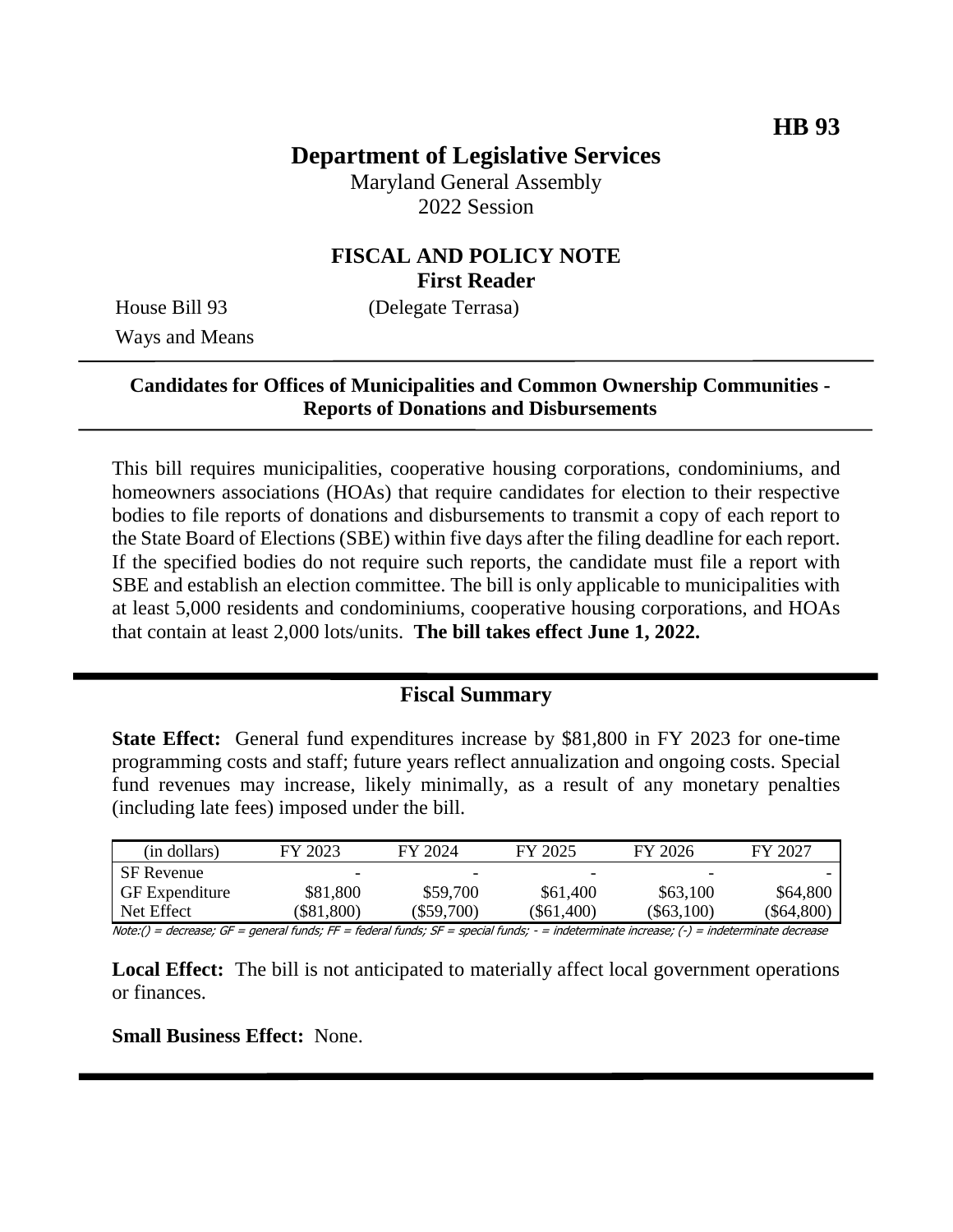# **Analysis**

#### **Bill Summary:**

### *In General*

The bill establishes procedures for candidates for election to cooperative housing corporations, municipalities, condominiums, and HOAs meeting specified criteria to submit reports regarding donations and disbursements with SBE *if the cooperative housing corporation, municipality, condominium, or HOA does not require reports of donations and disbursements to be filed*. Those procedures are detailed below, and SBE may adopt implementing regulations. The bill also repeals existing provisions that require candidates in a municipal election who are required by the municipality to file campaign finance reports to submit a copy of the report to SBE within 10 days, as specified (regardless of the size of the municipality).

### *Selected Definitions*

"Disbursement" means an expenditure, a gift, a transfer, or a promise of money or other thing of value by a candidate to promote the election of the candidate.

"Donation" means the gift, transfer, or promise of gift or transfer of money or other thing of value to a candidate to promote the election of the candidate.

### *Candidates and Election Committees*

A candidate may accept a donation or make a disbursement only if the candidate establishes an election committee and discloses the donations and disbursements, as required under the bill. A candidate must establish an election committee by filing a statement of organization with SBE that includes the appointment of a treasurer and any other information that SBE requires. An election committee must deposit all donations received in a designated bank account and make all disbursements from the designated bank account. Disbursements of an election committee must (1) pass through the hands of the treasurer and (2) be in accordance with the purpose of the entity.

### *Records Retention and Report Filing*

HB 93/ Page 2 The treasurer of an election committee must maintain detailed and accurate records of all donations received by the election committee and disbursements made by the election committee. An election committee must retain the records for two years after filing a final report. The treasurer of an election committee must file the reports with SBE: (1) using an electronic format; (2) with the electronic signature of the treasurer; (3) under oath or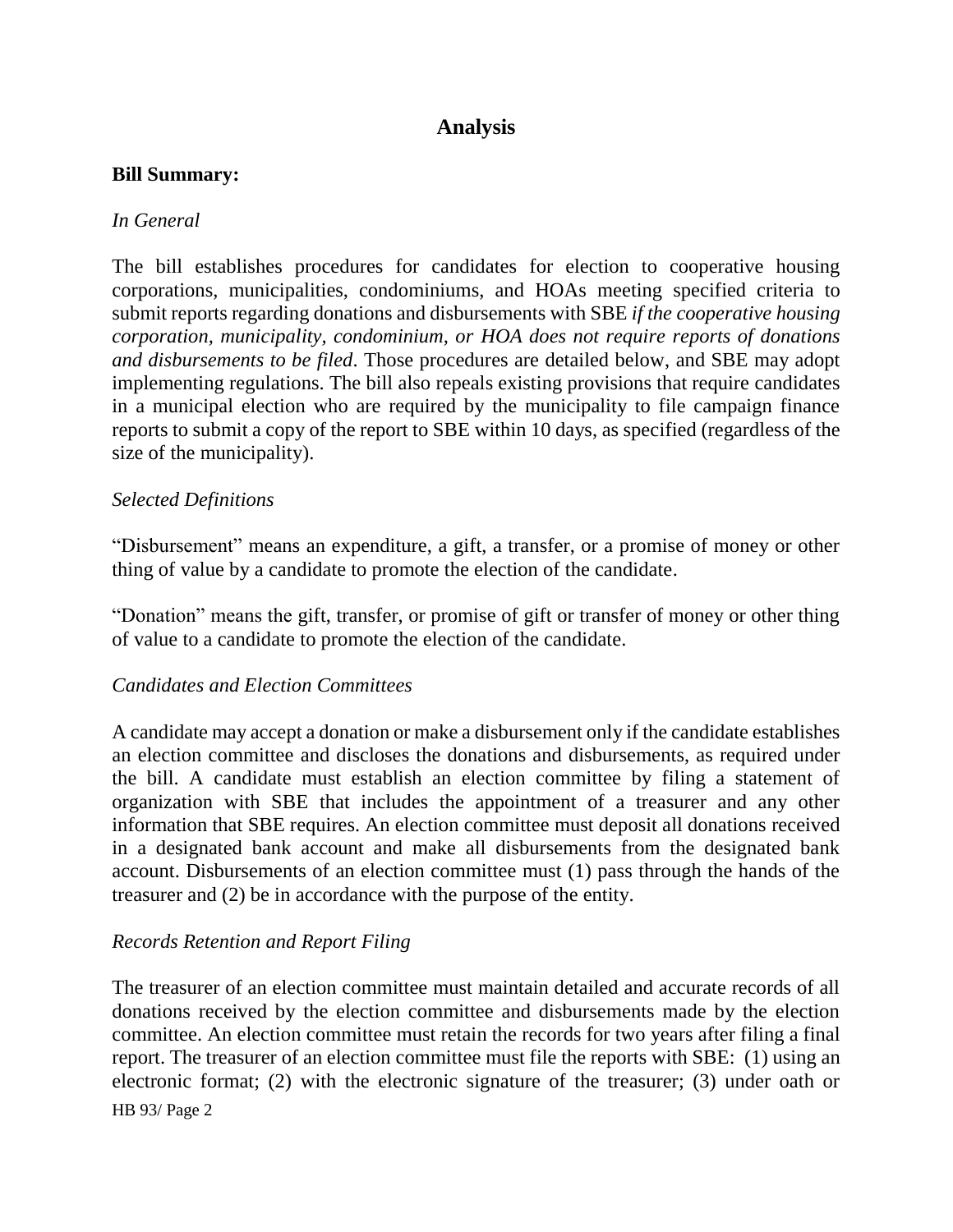affirmation; and (4) subject to the penalties for perjury. SBE must make these reports (as well as reports submitted via a governing body or municipality) publicly available on its website.

A report filed by the treasurer of an election committee must include the information required by SBE with respect to all donations and disbursements of the election committee during the reporting period. SBE must, by regulation, establish the reporting periods for each of the specified reports.

An election committee must file a report (1) on or before the first day of each quarter of each calendar year and (2) on or before the day that is 14 days before the date of the election for the office the candidate is seeking. Instead of filing the report, an election committee may file an affidavit stating that the election committee has not raised or spent a cumulative amount of \$1,000 or more, regardless of the balance in the committee's account, since either establishing the election committee or filing the election committee's last report. The affidavit must be filed on or before the date on which a report is due to be filed.

If the treasurer of an election committee fails to provide all the information required on a report, SBE must notify the treasurer in writing of the particular deficiencies and the treasurer must file an amended report within 30 days after service of the notice.

### *Late Filing Fees*

SBE must assess late filing fees for failure to properly file a report, as specified, up to a maximum fee of \$1,000. A late filing fee must be paid by the election committee. However, if the election committee has insufficient funds with which to pay the full amount of the late filing fee in a timely manner, after the account of the election committee is exhausted the balance of the fee is the liability of the treasurer. Late filing fees must be distributed to the Fair Campaign Financing Fund.

SBE must accept an overdue report that is submitted without payment of the late filing fee, but the report is not considered filed until the fee has been paid. After an overdue report is received, no further late filing fee is incurred. The treasurer of an election committee that fails to properly file a report may seek relief from a late filing fee for just cause from the State Administrator of Elections.

If SBE determines that there has been, for more than 30 days, a failure to file a report or pay a late filing fee, SBE must issue a notice to the treasurer of the election committee in violation. The notice must demand that, within 30 days after service of the notice, either (1) the failure to file be rectified and any late filing fee be paid or (2) the treasurer show cause why SBE should not ask the appropriate prosecuting authority to prosecute the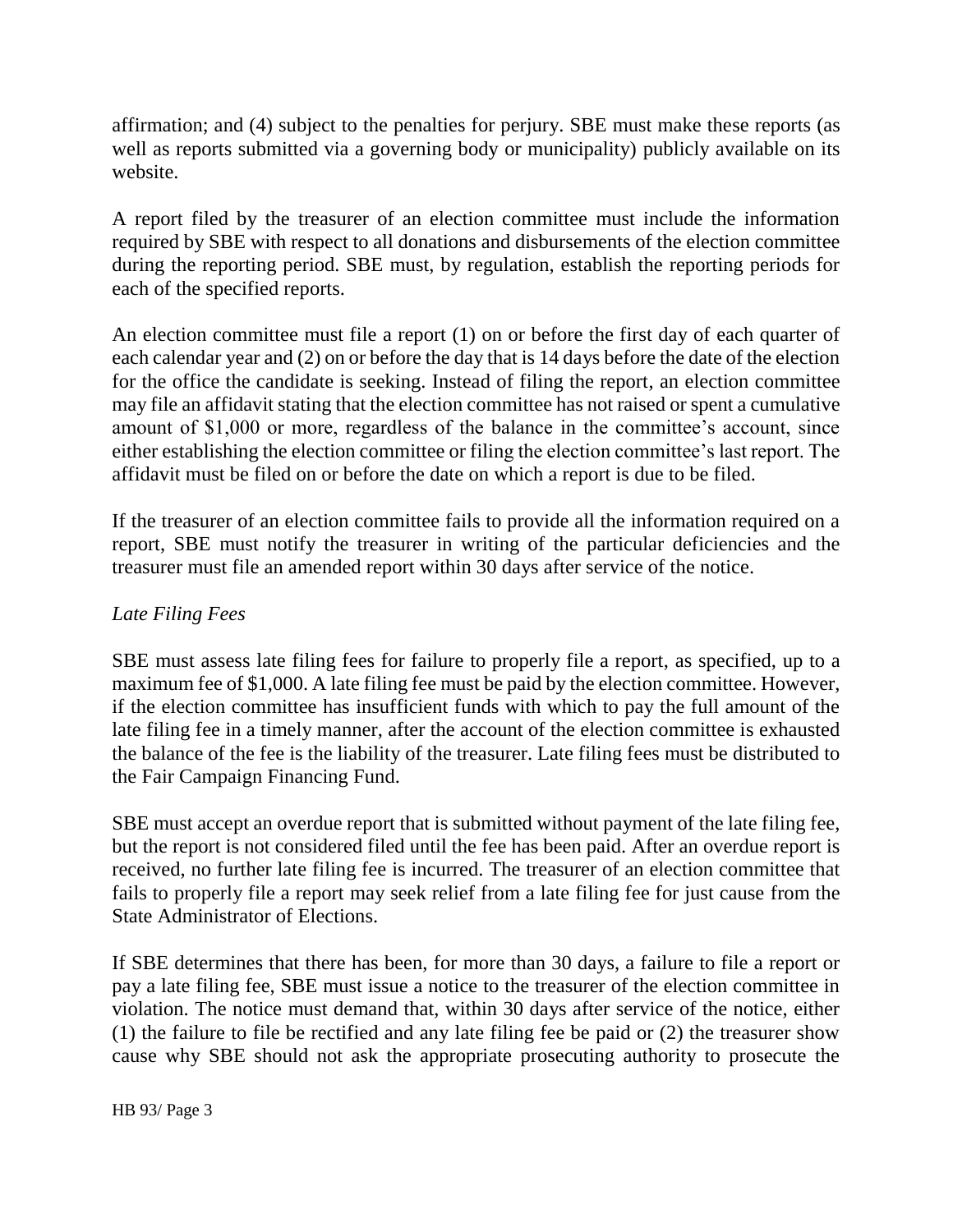treasurer. In its discretion, the appropriate prosecuting authority may refer the matter to the Central Collection Unit within the Department of Budget and Management (DBM).

A treasurer who fails, without cause, to file the report and pay the late filing fee within 30 days after service of the notice is guilty of a misdemeanor and subject to maximum penalties of imprisonment for one year and/or a \$25,000 fine. A candidate whose election committee has failed to file a report or pay a late filing fee that is due may not, until the report is filed or the late filing fee is paid (1) be deemed to be elected to the office the candidate seeks; (2) take the oath or otherwise assume the duties of the office; or (3) if applicable, receive a salary or compensation for the office.

## *Civil Penalties and Other Responsibilities*

SBE may impose a civil penalty on an election committee for the following violations (1) making a disbursement for a purpose not related to the election for the office the candidate seeks; (2) failure to dispose of surplus funds in a specified manner; (3) failure to maintain the records; or (4) failure to report all donations and disbursements.

A civil penalty imposed under the bill must be assessed in the amount and in the manner specified under existing provisions applicable to civil penalties SBE may impose on a campaign finance entity participating in State and county elections. A civil penalty imposed must be paid by the election committee unless insufficient funds are available, as specified.

Before filing a final report, an election committee must pay all outstanding obligations and dispose of all its remaining assets in accordance with existing provisions governing the disposition of surplus funds of a campaign finance entity.

**Current Law:** If a municipality requires candidates in a municipal election to file campaign finance reports, within 10 days after the filing deadline, each candidate in the municipal election must submit to SBE a copy of the campaign finance report filed by the candidate.

"Election committee" is not defined under current law.

State campaign finance laws set out provisions applicable to campaign finance entities participating in *State* and *county* elections that are similar to provisions within the bill. Those provisions include:

 *Campaign Finance Entities:* Unless otherwise expressly authorized by law, all campaign finance activity for an election under the Election Law Article of the Annotated Code must be conducted through a campaign finance entity (defined as a political committee established under Title 13 of the Election Law Article). An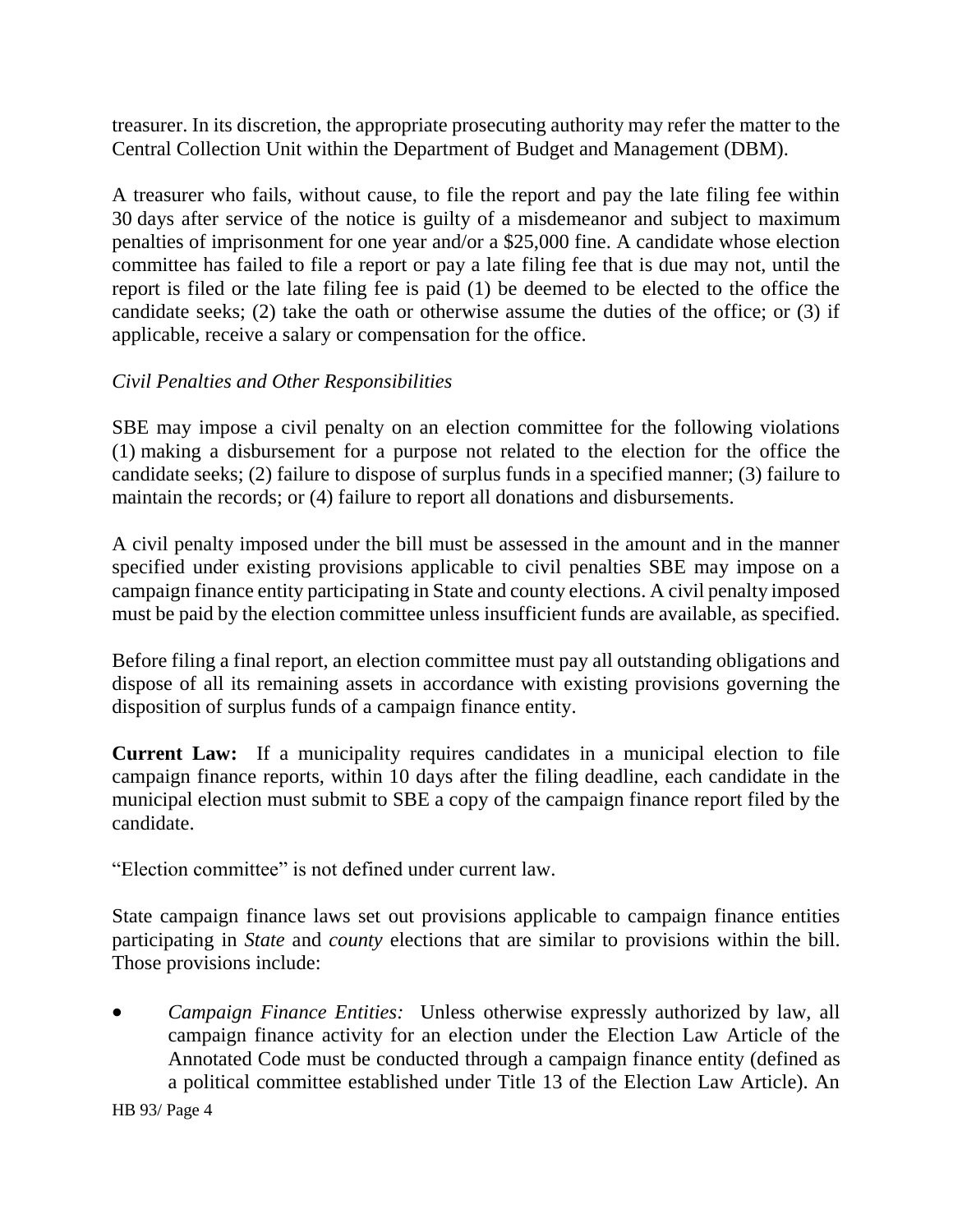individual may not file a certificate of candidacy or a declaration of intent until the individual establishes, or causes to be established, an authorized candidate campaign committee (a campaign finance entity authorized by the candidate to promote the candidate's candidacy). For each election in which a campaign finance entity participates, it generally must file campaign finance reports at various times prior to and after the primary and general elections, as well as an annual report. The reports must contain information required by SBE with respect to all contributions received and all expenditures made by or on behalf of the campaign finance entity during a reporting period.

- *Responsible Officers:* A campaign finance entity must have a chairman and a treasurer who are the responsible officers of a campaign finance entity. A campaign finance entity may not receive or disburse money or any other thing of value if there is a vacancy in the office of chairman or the office of treasurer. The chairman and treasurer are jointly and severally responsible for (1) filing all campaign finance reports in full and accurate detail and (2) except as otherwise provided under State campaign finance law, all other actions of the entity.
- *Exceptions to Filing Requirements:* Generally, a treasurer may file an affidavit stating that the campaign finance entity has not raised or spent a cumulative amount of \$1,000 or more, exclusive of the filing fee, and regardless of the balance of the campaign account since (1) establishing the campaign finance entity or (2) filing the campaign finance entity's last campaign finance report. The affidavit must be filed on or before the date a campaign finance report is due to be filed.
- *Late Filing Fees:* SBE must assess specified fees for each day or part of a day that a campaign finance report, an affidavit, or an amended campaign finance report is overdue.
- *Referral for Prosecution:* If SBE determines that there has been, for more than 30 days, a failure to file a campaign finance report, SBE must issue a notice to the responsible officers of the campaign finance entity in violation. In its discretion, the appropriate prosecuting authority may refer the matter for action to the Central Collection Unit within DBM. A responsible officer who fails, without cause, to file a report and pay the late filing fee within 30 days after service of the notice is guilty of a misdemeanor and on conviction is subject to a fine not exceeding \$25,000 or imprisonment not exceeding one year, or both.
- *Disqualification:* An individual who has failed to file a campaign finance report that is due from, or on behalf of, that individual, may not, until the individual corrects the failure to file (1) be deemed to be elected to a public or party office in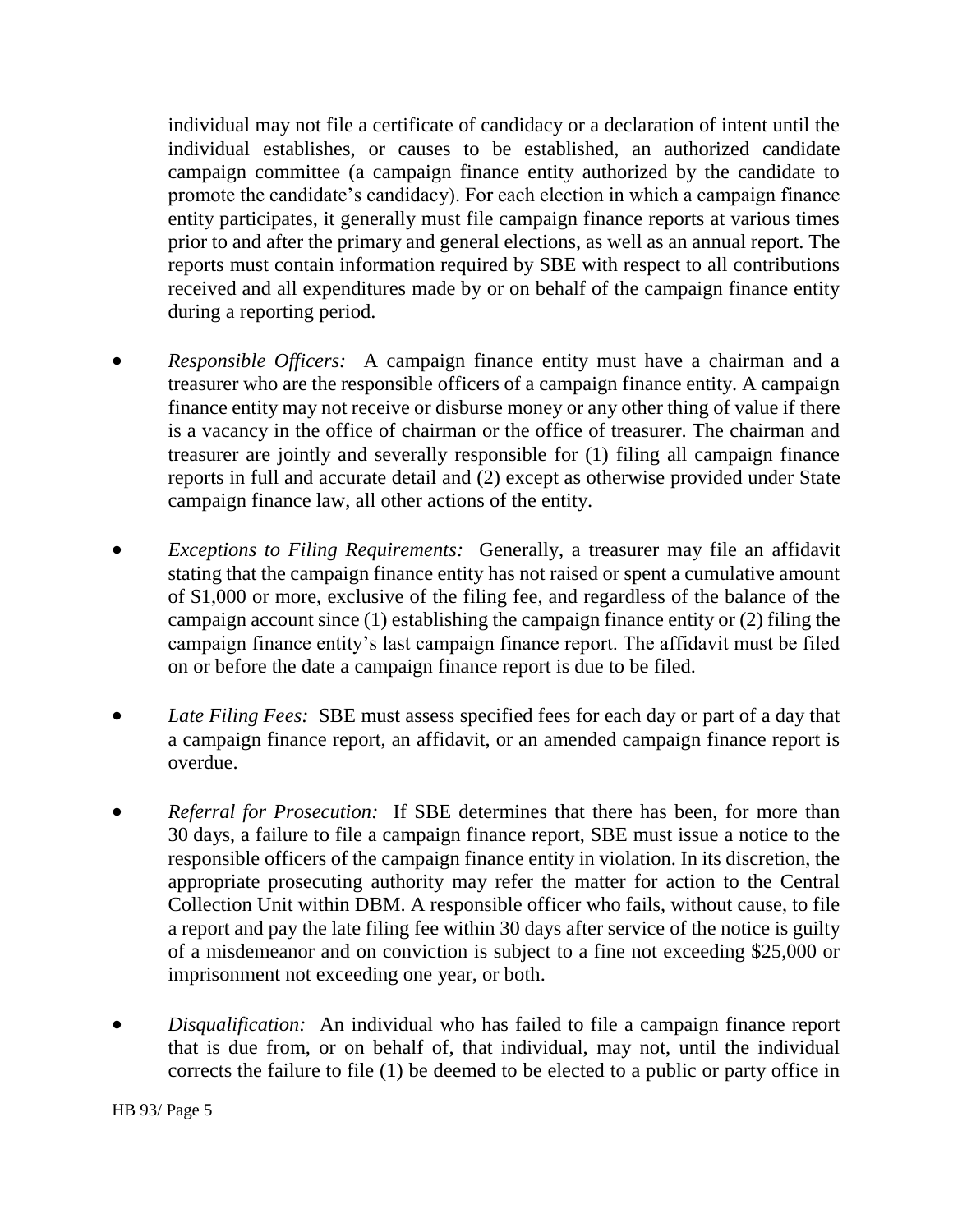the State; (2) take the oath or otherwise assume the duties of the office; or (3) receive any salary or compensation for the office. An official of the State or any of its political subdivisions may not issue a commission or administer an oath of office to an individual until that official receives certification from SBE that all campaign finance reports due from, or on behalf of, that individual have been filed.

 *Civil penalties:* SBE may impose a civil penalty for specified violations, including (1) treasurers and campaign finance entities making unauthorized disbursements; (2) failure to dispose of surplus funds in a specified manner; (3) failure to maintain detailed and accurate account books and records; and (4) failure to report all contributions received and expenditures made, as specified.

Generally, the governance of each cooperative housing corporation, condominium, or HOA is determined by its applicable governing documents.

**State Expenditures:** General fund expenditures increase by \$81,832 in fiscal 2023, which accounts for a 30-day start-up delay from the bill's June 1, 2022 effective date. This estimate reflects the cost of hiring one administrative aide to assist with the filings and uploading the bill's required reports. It includes a salary, fringe benefits, one-time start-up costs, and ongoing operating expenses. It also includes a one-time expense of \$15,000 for computer changes at SBE to handle the creation of the new election committees, reporting schedule, notice of delivery, violations for failure to file, and a referral process to the Office of the State Prosecutor (OSP).

| Position                                | 1.0      |
|-----------------------------------------|----------|
| Salaries and Fringe Benefits            | \$59,224 |
| <b>One-time Programming Changes</b>     | 15,000   |
| <b>Operating Expenses</b>               | 7,608    |
| <b>Total FY 2023 State Expenditures</b> | \$81,832 |

Future year expenditures reflect full salaries with annual increases and employee turnover as well as annual increases in ongoing operating expenses.

OSP can absorb the bill's requirements with existing resources.

# **Additional Information**

**Prior Introductions:** None.

**Designated Cross File:** None.